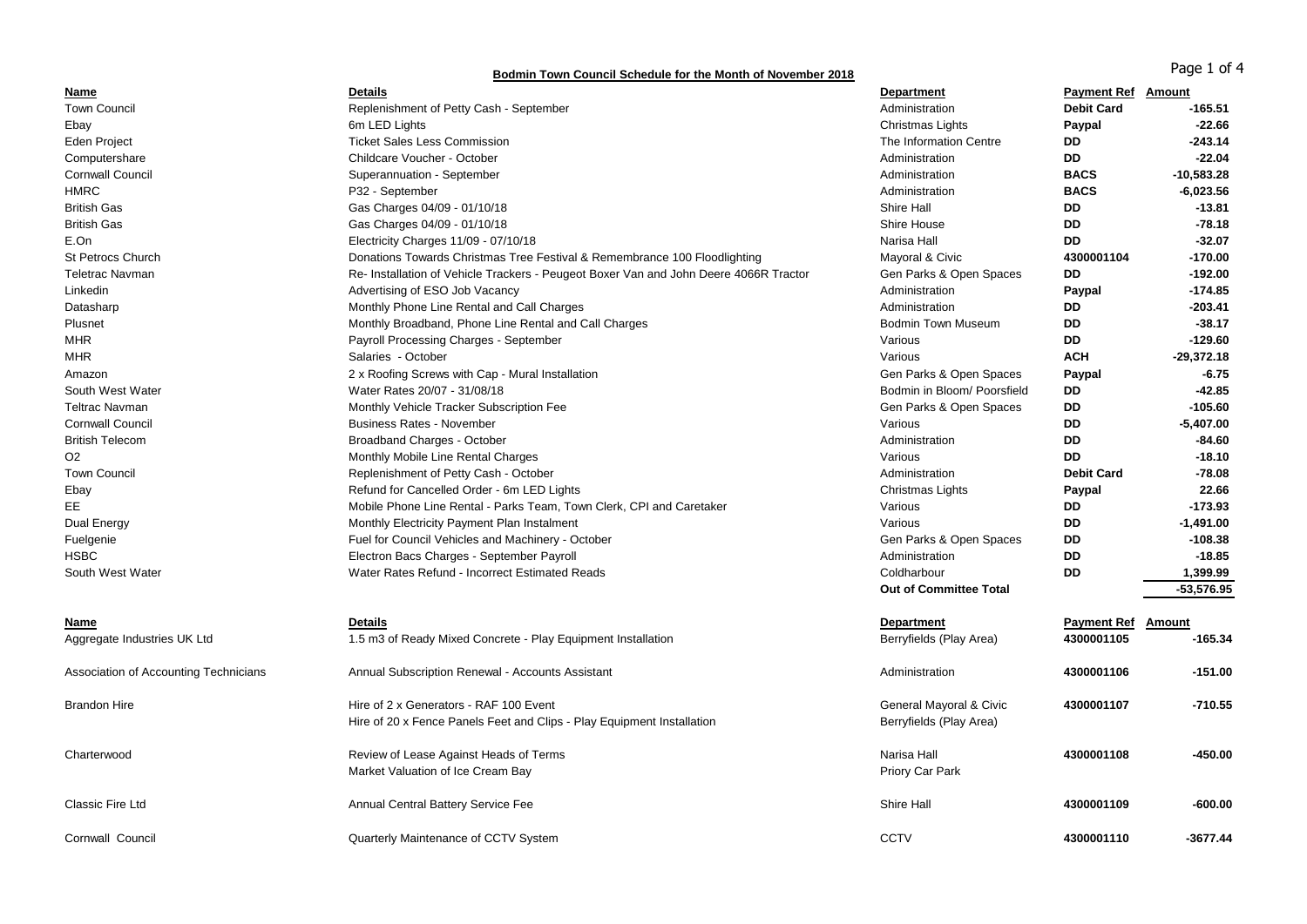|                                                                                                  | Legal Fees in Relation to Land Registry Application<br>Legal Fees in Relation to Lease Negotiations                                                             | Victoria Park<br>Narisa Hall                                                       |            | Page 2 of 4 |
|--------------------------------------------------------------------------------------------------|-----------------------------------------------------------------------------------------------------------------------------------------------------------------|------------------------------------------------------------------------------------|------------|-------------|
| <b>Cormac Solutions Ltd</b>                                                                      | 12 x Yellow Sign Stickers<br>Fuel for Council Vehicles 01/10 - 28/10/18                                                                                         | General Mayoral & Civic<br>Gen Com Parks & Open Spaces                             | 4300001111 | $-894.77$   |
| <b>Cornwall Window Cleaning</b>                                                                  | Cleaning of External Windows                                                                                                                                    | Shire Hall                                                                         | 4300001112 | $-72.50$    |
| Datasharp UK Ltd                                                                                 | 12 Months Telephone System Software Support                                                                                                                     | Shire Hall/Shire House                                                             | 4300001113 | $-290.66$   |
| Duchy Cemetery's Ltd                                                                             | Preparation of 3 x Graves for Burials                                                                                                                           | Gen Com Parks & Open Spaces                                                        | 4300001114 | $-1140.00$  |
| Eager Beaver Tree Services                                                                       | Dismantle and Removal of Willow Tree<br>Dismantle and Removal of Sycamore Tree<br>Coppice Works on Hedge Row Sycamore Trees                                     | Gen Com Parks & Open Spaces<br>Gen Com Parks & Open Spaces<br>Priory Car Park      | 4300001115 | $-1848.00$  |
| E.On - Unmetered supplies                                                                        | Street Lighting Electricity Charges - October                                                                                                                   | Fair Park/Priory Park                                                              | 4300001116 | $-76.70$    |
| Festive Lighting Ltd                                                                             | 56m Warm White, 6m Blue and 6m Green LED Rope Lights                                                                                                            | Christmas Lighting                                                                 | 4300001117 | $-271.96$   |
| <b>Fleurtations</b>                                                                              | Hand-tied Bouquet for Community Volunteer Award Presentation                                                                                                    | General Mayoral & Civic                                                            | 4300001118 | $-36.00$    |
| Hutton & Rostron Environmental Investigations Ltd                                                | Onsite Servicing of Curator Monitoring System Including New PC & Software Upgrade                                                                               | Shire Hall                                                                         | 4300001119 | $-7020.00$  |
| Jewson Limited                                                                                   | 1 x Heavy Duty Glue, 8 x L Brackets and 4 x Ratchet Tie Downs<br>10 x Sawn Roof Batten - Play Equipment Installation                                            | <b>Town Clocks</b><br>Berryfields (Play Area)                                      | 4300001120 | $-127.95$   |
| <b>KBM Fire Safety Services</b>                                                                  | Fire Safety Report - Shire Hall                                                                                                                                 | Shire Hall                                                                         | 4300001121 | $-50.00$    |
| <b>Kestrel Guards</b><br><b>Kestrel Guards</b><br><b>Kestrel Guards</b><br><b>Kestrel Guards</b> | Annual Keyholder Contract renewal<br>Intruder Alarm Call Out Fee - 24/09/18<br>Guard Cover for Room Bookings 12/10 - 02/11/18<br>Guard Patrols 12/10 - 03/11/18 | Shire Hall/Shire House Complex<br>Shire Hall<br>Shire House Complex<br>Narisa Hall | 4300001122 | $-366.00$   |
| The Lighthouse                                                                                   | 3 x 50W MR16 Bulbs and 1 x Vacuum Cleaner Head                                                                                                                  | Shire Hall                                                                         | 4300001123 | $-20.80$    |
| Memorabilia Pack Company Ltd                                                                     | Items for Resale                                                                                                                                                | <b>Bodmin Town Museum</b>                                                          | 4300001124 | $-101.00$   |
| <b>Michaels Civic Robes</b>                                                                      | Cleaning and Refurbishment to Town Clerk, Town Crier, Macebearers & Deputy Mayors Robes                                                                         | General Mayoral & Civic                                                            | 4300001125 | $-1845.00$  |
| <b>National Pen</b>                                                                              | Items for Resale                                                                                                                                                | <b>Bodmin Town Museum</b>                                                          | 4300001126 | $-77.94$    |
| Officesmart                                                                                      | Various Cleaning and Domestic Supplies<br><b>Various Stationery</b><br>1 x A4 Floor Stand                                                                       | Shire House Complex<br>Administration<br>The Information Centre                    | 4300001127 | $-182.47$   |
| Parkeon Ltd                                                                                      | Annual Maintenance Contract for 4x Pay & Display Machines                                                                                                       | Priory Car Park                                                                    | 4300001128 | $-2760.06$  |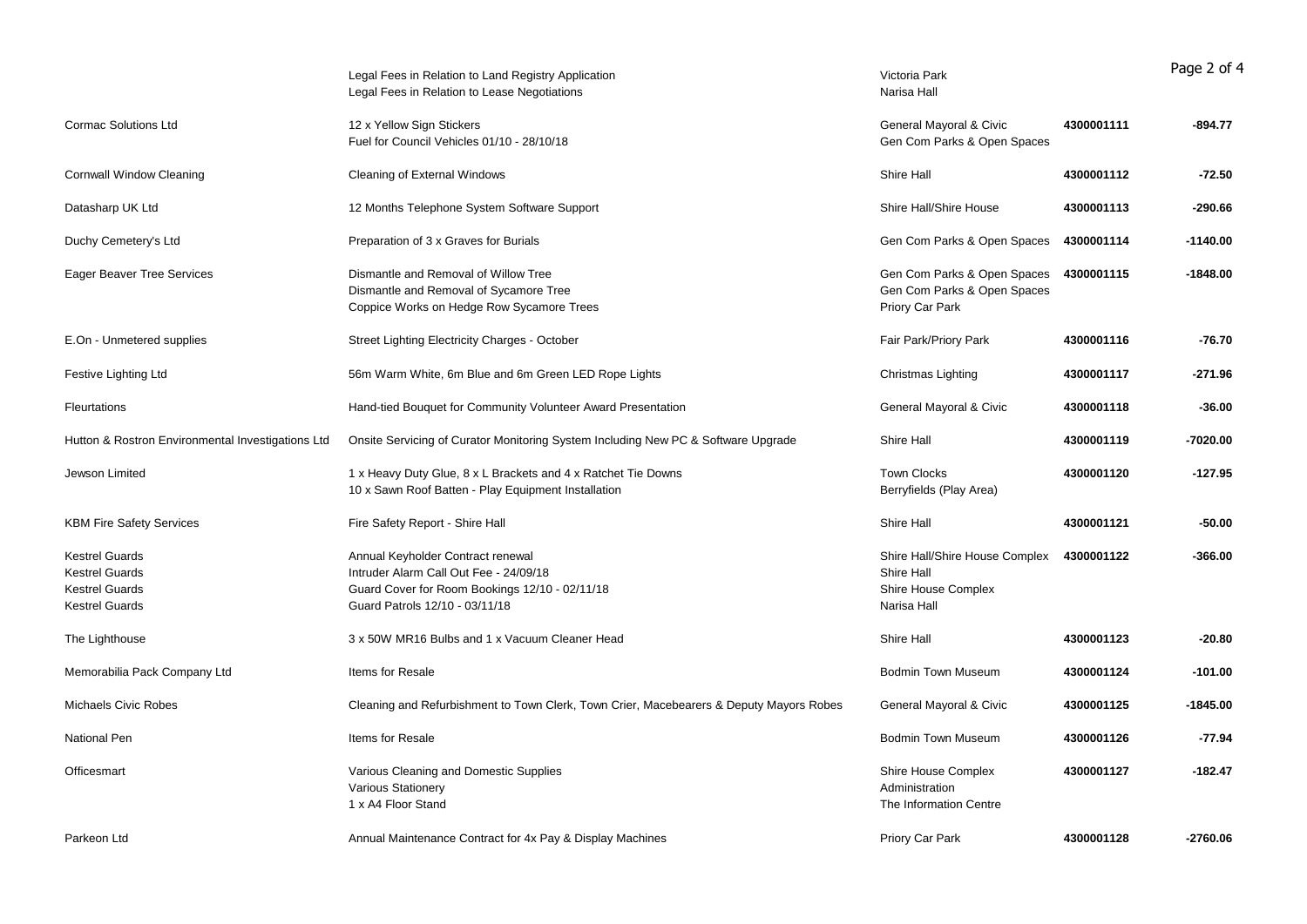Page 3 of 4

| Phoenix Print (Bodmin) Ltd           | Design and Printing of 5,000 Bodmin Community Network Leaflets and Folders                                                                                                                        | The Information Centre                                                                            | 4300001129 | -5616.00    |
|--------------------------------------|---------------------------------------------------------------------------------------------------------------------------------------------------------------------------------------------------|---------------------------------------------------------------------------------------------------|------------|-------------|
| <b>RAC Motoring Services</b>         | 1 Years Roadside Assistance and Relay Contract - Berlingo Van                                                                                                                                     | Gen Com Parks & Open Spaces                                                                       | 4300001130 | $-127.99$   |
| T Richards & Sons                    | Repairs to Tarmac in Car Park                                                                                                                                                                     | Priory Car Park                                                                                   | 4300001131 | -4416.00    |
| Trade UK                             | 28 x Packs of Cable Ties<br>8 x Pairs of Gloves, 1 x Pair of Work Shoes and 5L Screen Wash<br>30m Garden Wire - Remembrance<br>1 x Overhead Door Closer, 1 x Trowel and 25 x Fluorescent Starters | Christmas Lights<br>Gen Com Parks & Open Spaces<br>General Mayoral & Civic<br>Shire House Complex | 4300001132 | -221.97     |
| G4S Cash Solutions (UK) Limited      | Cash Collection and Processing Charges for Pay & Display Machines - December                                                                                                                      | Priory Car Park                                                                                   | 4300001133 | $-465.12$   |
| Services for Tourism Ltd             | 2 x Tickets for Cornwall Tourism Awards                                                                                                                                                           | The Information Centre                                                                            | 4300001134 | -177.60     |
| SUEZ Recycling and Recovery UK Ltd   | 39 x Confidential Waste Shredding Bags<br>Trade and Recycling Waste Collections - October                                                                                                         | Administration<br>Shire House Complex                                                             | 4300001135 | $-388.84$   |
| South West Loos                      | Hire of Portable Toilet Unit and 2 x Service Visits                                                                                                                                               | Poorsfield                                                                                        | 4300001136 | $-52.80$    |
| Sowden & Sons Roofing                | Repairs to Leak in Flat Roof                                                                                                                                                                      | Shire House Complex                                                                               | 4300001137 | $-55.20$    |
| Spot On Supplies Itd                 | Various Cleaning and Domestic Supplies                                                                                                                                                            | Shire House Complex                                                                               | 4300001138 | -131.28     |
| <b>Team Maintenance Services Ltd</b> | Carry Out Various Tree Works Including to Clear CCTV Camera Sight                                                                                                                                 | St Lawrences Churchyard                                                                           | 4300001139 | -660.00     |
| Tinten on Farm Composting Ltd        | 1 x Load of Green Waste for Recycling<br>2 x Loads of Green waste for Recycling                                                                                                                   | <b>Coldharbour Pavillion &amp; Pitches</b><br><b>Priory Park</b>                                  | 4300001140 | -159.23     |
| <b>Tudor Environmental</b>           | Various Parts to Maintain Chainsaws<br>3 x Coveralls and 4 x Heavy Duty Tubs                                                                                                                      | Gen Com Parks & Open Spaces                                                                       | 4300001141 | $-172.48$   |
| <b>Turnaround Cleaning</b>           | Cleaning of Offices, Public Areas and Bathrooms - October                                                                                                                                         | Shire House Complex                                                                               | 4300001142 | $-1117.80$  |
| Vincent Tractors Ltd                 | Repair to Oil Leak on Tractor Back Hoe and Wiring on Kubota F3690.                                                                                                                                | Gen Com Parks & Open Spaces                                                                       | 4300001143 | -212.29     |
| Viridor Waste Management Ltd         | Hire of Skip and 3 x Collections of Waste - October                                                                                                                                               | Gen Com Parks & Open Spaces                                                                       | 4300001144 | $-1106.26$  |
| <b>Lorna Wiles Textiles</b>          | Items for Resale                                                                                                                                                                                  | The Information Centre                                                                            | 4300001145 | $-141.84$   |
| Unison                               | <b>Employee Deductions - October</b>                                                                                                                                                              | Various                                                                                           | 4300001146 | $-30.90$    |
| <b>Cornwall Council</b>              | <b>DEA Deduction - October</b>                                                                                                                                                                    | Administration                                                                                    | 4300001147 | $-55.60$    |
| <b>National Express</b>              | <b>Ticket Sales Less Commission</b>                                                                                                                                                               | The Information Centre                                                                            | 4300001148 | $-1,670.98$ |